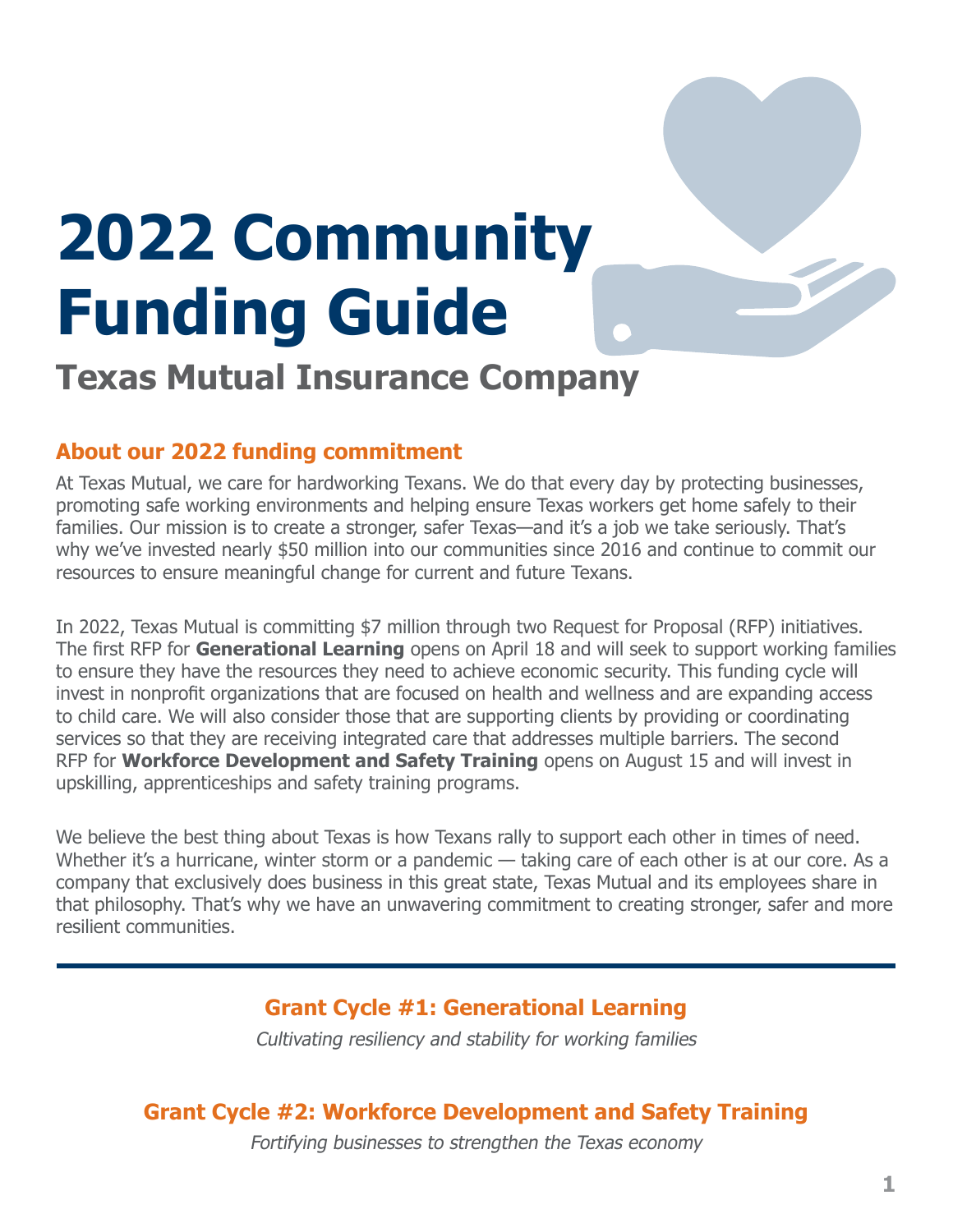<span id="page-1-0"></span>

Texas Mutual is seeking to invest in initiatives that support generational change in its effort to build a stronger, safer Texas for working families. For the first RFP grant cycle, we're looking for organizations focused on:

- Improving the health and wellness of Texas workers and their families by providing access to quality care and health education
- Strengthening the early childhood education system by ensuring child care providers have the resources needed to deliver access to affordable, quality education for Texas families
- Providing holistic wrap around support for clients in addition to case management to ensure families have the resources they need to seize opportunities

Applications will be accepted between 8 a.m. CDT on **Monday, April 18** and 11:59 p.m. CDT on **Friday, May 27**.

Join our informational webinar on April 27 to hear from the community affairs team. [Register here](https://attendee.gotowebinar.com/register/494719082039736845).

# <span id="page-1-1"></span>Fortifying businesses to strengthen the Texas economy **Grant Cycle #2: Workforce Development and Safety Training**

Texas Mutual is seeking to invest in workforce development and safety training initiatives in its effort to build a stronger, safer Texas. For the 2022 grant cycle, we're looking for organizations focused on:

- Training the current and future skilled workforce in safe work practices, especially in industries or occupations at higher risk for workplace accidents
- Creating strong pathways for in-demand middle-skill jobs
- Upskilling and reskilling adult learners using earn-and-learn initiatives

Applications will be accepted between 8 a.m. CDT on **Monday, August 15** and 11:59 p.m. CDT on **Friday, September 23**.

Join our informational webinar on August 24 to hear from the community affairs team. [Register here](https://attendee.gotowebinar.com/register/2774208996559017996).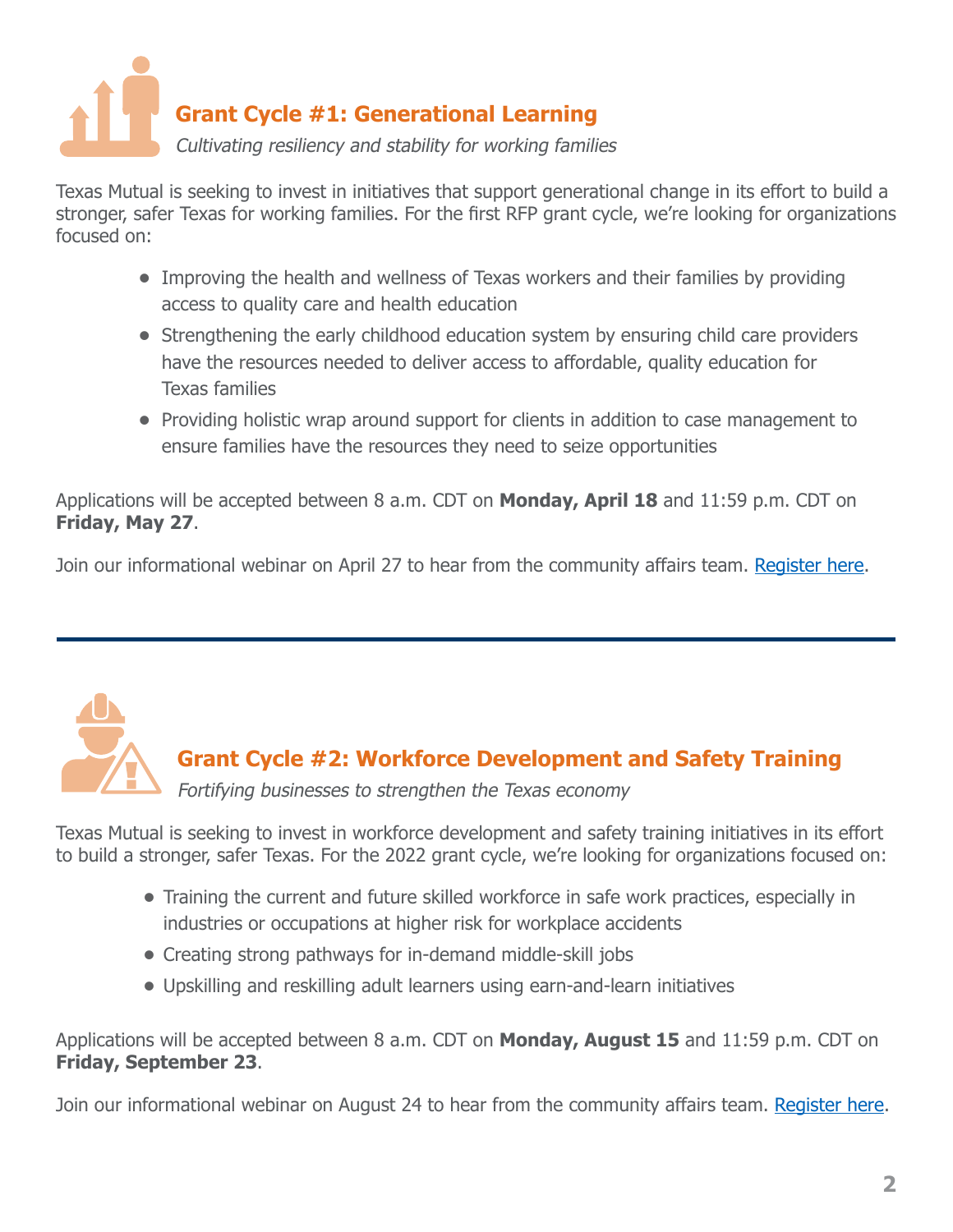### **Request for Proposals FAQs**

#### **Q: How do I apply for a grant from Texas Mutual Insurance Company's charitable efforts?**

A: Organizations interested in applying should use the [online application portal](https://txmcharitablegiving.smapply.io/) during the appropriate submission window. Select the program you're interested in, click the green Apply button and register as a new user to begin the process.

#### **Q: Are there any eligibility requirements for this grant?**

A: We will be funding projects or organizations that are based in Texas. Please note that once you start the application, you will be asked if you were invited to apply. You do not need to be invited to apply for either RFP.

#### **Q: Is there a specific time period when Texas Mutual accepts applications for funding?**

A: In 2022, Texas Mutual will issue two RFPs on the following focus areas:

- 1. Generational Learning (health and wellness, access to child care and holistic wrap around services) Applications accepted: 4/18/2022 – 5/27/2022
- 2. Workforce Development & Safety Training (upskilling/reskilling efforts, middle-skill pathways and safety training) Applications accepted: 8/15/2022 – 09/23/2022

#### **Q: What is the grant-making timeline for this funding opportunity?**

| <b>Generational Learning</b> |                       |  |
|------------------------------|-----------------------|--|
| Date                         | <b>Activity</b>       |  |
| April 18                     | $1st$ RFP opens       |  |
| April 27                     | Informational webinar |  |
| <b>May 27</b>                | Proposals due         |  |
| May 30 - June 24             | Proposals evaluated   |  |
| Week of June 27              | Final award decisions |  |

| <b>Workforce Development</b> |                       |
|------------------------------|-----------------------|
| Date                         | <b>Activity</b>       |
| August 15                    | $2nd$ RFP opens       |
| August 24                    | Informational webinar |
| September 23                 | Proposals due         |
| September 26 -<br>October 22 | Proposals evaluated   |
| Week of<br>October 24        | Final award decisions |

#### **Q: How do I know what amount to apply for?**

A: Grant amounts vary by market and organization size. If you have previously received a Texas Mutual grant, an amount in that same range is a good starting point. Applicants should request funding between **\$25,000-\$100,000**, unless otherwise advised.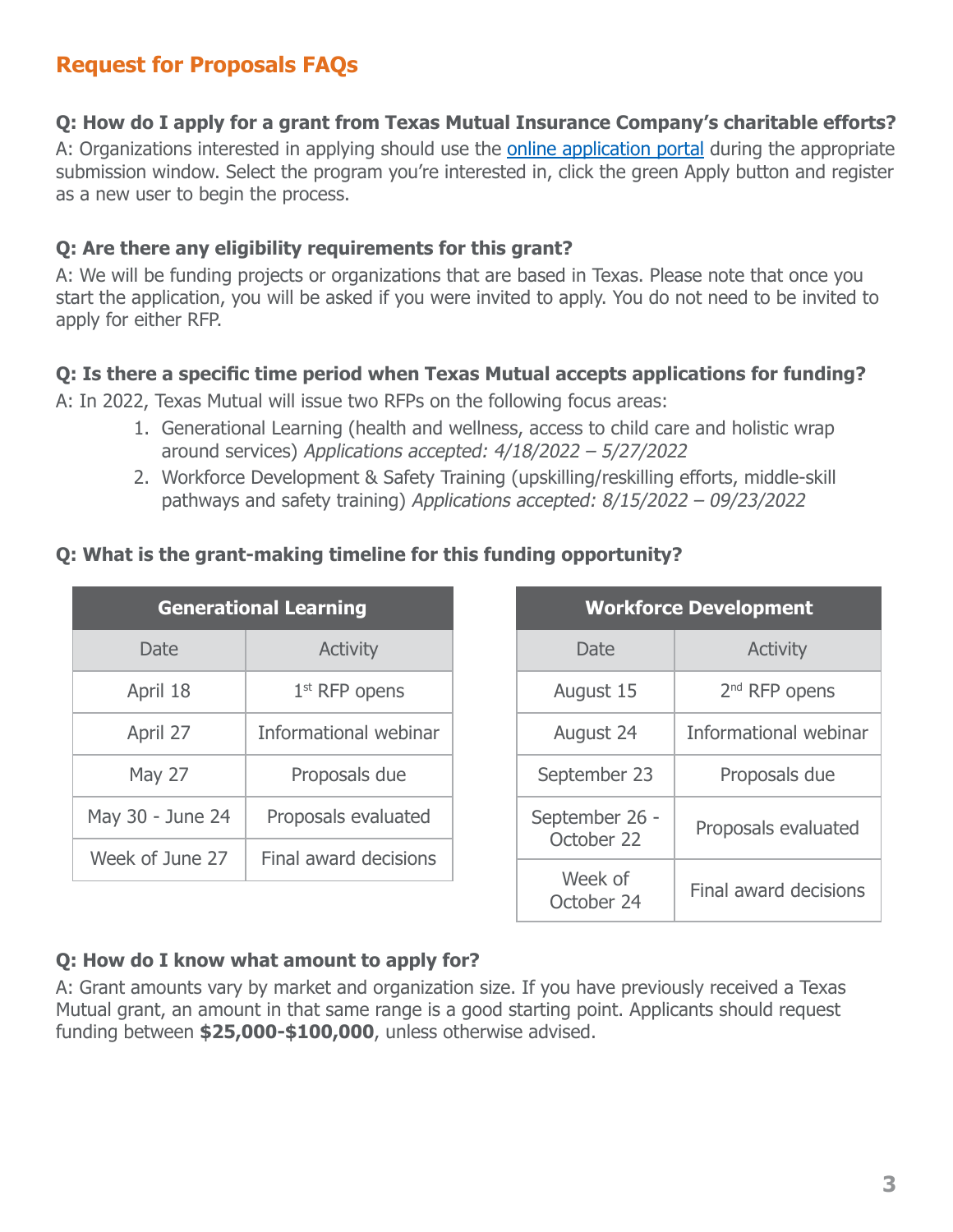#### **Q: Who do I contact for questions about the program, application, etc.?**

A: The community affairs team will be hosting an informational webinar on April 27 and August 24 to review the application process and answer your questions. You can also contact the community affairs team by submitting questions to [communityaffairs@texasmutual.com](mailto:communityaffairs%40texasmutual.com?subject=). We encourage you to email questions in advance of the webinar. Registration for the event is required.

#### **Q: I am having technical issues with the SurveyMonkey Apply platform, where can I find support?**

A: We recommend you explore SurveyMonkey's resources:

- [General Account FAQ](https://help.smapply.io/hc/en-us/articles/360032514674-General-Account-FAQ)
- [Completing an Application FAQ](https://help.smapply.io/hc/en-us/articles/115001445354-Completing-an-Application-FAQ)
- [Managing your Organization FAQ](https://help.smapply.io/hc/en-us/articles/360001910093-Managing-your-Organization-FAQ)
- [Contact the SurveyMonkey Apply Support Team](https://txmcharitablegiving.smapply.io/helpdesk/)

#### **Q: My organization delivers services that span more than one of your focus areas. Can I apply for more than one RFP? If not, how do I determine which RFP to apply for?**

A: We will only fund an organization once in a calendar year. As you decide which RFP you will apply for, consider which program or service is your highest priority to be funded. We suggest selecting the RFP that most closely aligns with your organizational mission.

#### **Q: Can we apply through the RFP process for a multi-year grant?**

A: Texas Mutual will not make multi-year commitments to first-time grantees through the RFP cycle. Existing partners should speak with their Texas Mutual community affairs contact regarding the opportunity for these grants.

#### **Q: Do applicants need to be working within a specific geography to be eligible?**

A: To be eligible to apply, organizations must be able to demonstrate that they are actively delivering technical assistance and services to Texas communities. We will not consider programs or projects happening outside of the state.

#### **Q: Can I apply for 2022 funding if I received a 2021 Generational Learning or Workforce Development & Safety Training award?**

A: If you received a 2021 Generational Learning or Workforce Development & Safety Training grant and wish to reapply within 12 months of contract execution, you will need to submit a form that articulates the need for additional funding. The form will populate in the application portal.